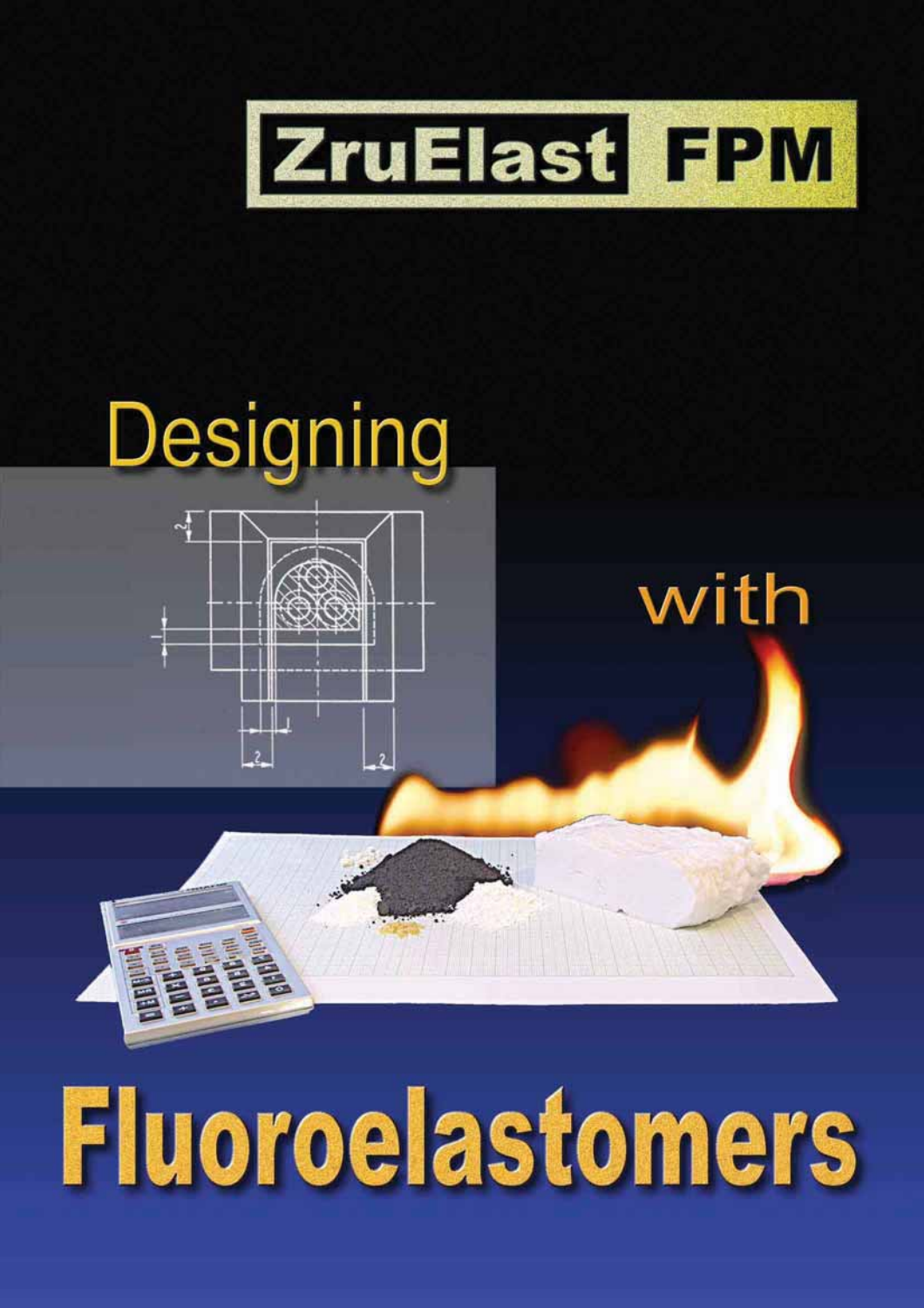At the beginning of the 20th Century the only elastic material available was Natural Rubber. Today, designers can choose from more than twenty different synthetic elastomers. This great variety offers outstanding flexibility to solve the sealing problems arising from the numerous and multifaceted requirements in modern applications. A very special elastomer is fluoro rubber. In many fields, the properties of this specialty rubber are superior to those of other elastic materials. Zrunek Gummiwaren GmbH specializes in the formulation and mixture of elastomer compounds and focusses in particular on fluoroelastomerbased compound development. This class of materials made by Zrunek is referred to as ZruElast FPM.

### What does ZruElast stand for?

ZruElast is a registered trade mark of Zrunek Gummiwaren GmbH. The name ZruElast represents all tested, specified and proven elastic materials made by Zrunek. For more than 50 years, our inhouse laboratory has provided complete compound development and testing services. The laboratory is supervised by Dr. Ulrich Zrunek himself who is a doctorate chemist.

Unlike plastics technology, where the readyto-process raw materials have to be purchased directly from the chemicals groups, rubber materials first have to be compounded based on a formulation. For this process, fillers, plasticizers and various other chemicals are added to and mixed with the base polymer (rubber). Only the proper combination of these raw materials results in the desired properties which are expected of the developed elastomer. Rubber formulation and compound development not only requires extensive expertise and experience, but also appropriate laboratory facilities and equipment. *Figure 1* shows the first steps of the rubber formulating procedure. This begins with mixing of the suitable raw materials in the laboratory mill. Subsequently, test pieces are vulcanized and later measured using our advanced test-

ing and laboratory equipment. Only after the desired results and values are achieved, will the formulation be released for production and mixing-plant output.

*Fig.1: In-house compound development*

# The Difference between FPM, FKM and Viton®

The terms FPM, FKM and Viton® very often cause confusion and lead to incorrect interpre-

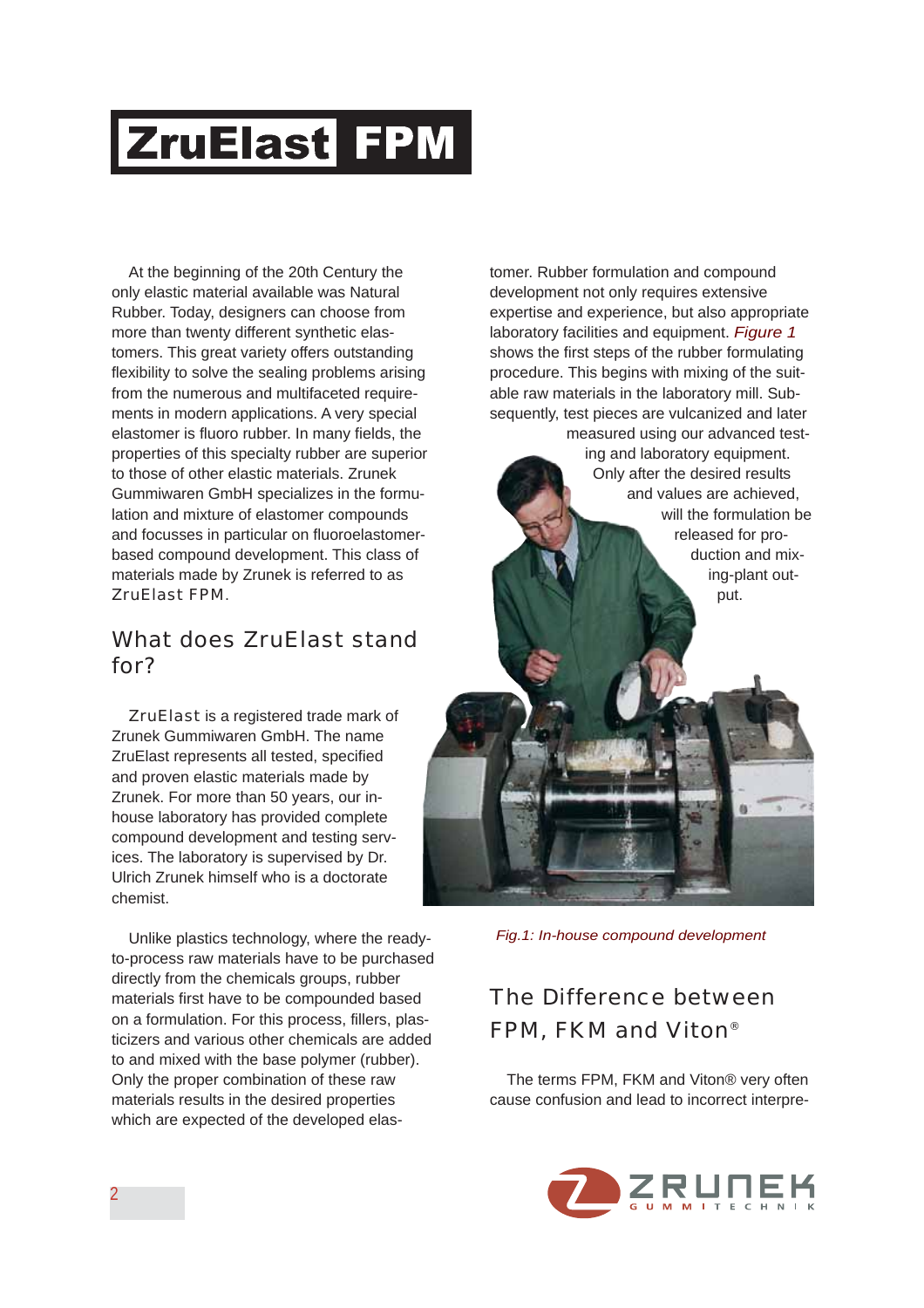tations. All of these designations actually stand for one single base material:fluoro rubber.

FPM is the international abbreviation according to DIN/ISO, whereas FKM is the short form for the fluoroelastomer category according to the American standard ASTM. Viton® is the registered trade mark of DuPont Dow- Elastomers. Zrunek uses the designation FPM for all of its fluoro-elastomer materials.

### Designing with Elastomers

Elastomers are not usually materials designers are overly familiar with, nor do they deal with them day-to-day. In general, metals and their individual specifications are the materials which designers have in mind when designing and these influence their thinking at a basic level. Therefore, parts often are designed without considering that the material-specific properties of metals can meet other requirements than those of elastomers. This difference may compromise the correct selection of a suitable elastomer.

In order to select a proper elastomer it is necessary to define the specific demands of an application. This includes a full description of the conditions in use and full details concerning exposure to any chemical media, thermal resistance requirements, compression load, mechanical stresses as well as information about time-related factors.

Particular attention should be turned to the media with which the elastomer is in contact. These media should not affect the sealing material, nor should the media be affected by the seal. Furthermore, the lifetime and durability of a seal can be very critical factors. These very often are directly linked to temperature

and exposure to chemical media. In addition, parameters such as specific mechanical requirements for static and dynamic applications, electrical properties, hardness, colours or flammability should be taken into consideration.

As a result of the complexity and great number of factors there is a simple rule for designers derived from practical experience:

*If possible, try to cut down the design requirements to those 'absolute necessary' and try to avoid demands such as 'would like to have' or other arbitrary demands.*

### Advantages of ZruElast FPM

ZruElast FPM are materials based on fluoroelastomers. These materials offer one of the highest resistances to heat and chemical media of all elastomers ever developed. They withstand hundreds of fluids, from ordinary to most aggressive, over a wide temperature range. Additionally, they retain reliable and leakage free sealing force in situations where ordinary elastomers would long have failed

Fluoroelastomers do not come cheap. This is why they primarily were used only for small parts in environments where in contact with hot and corrosive fluids. Today, however, as a result of higher energy costs, stringent environmental regulations, extended warranties and increasing maintenance costs, many users have reconsidered and now think of ZruElast FPM as a cost-effective material, especially when taking into regard the complete lifetime of a product.

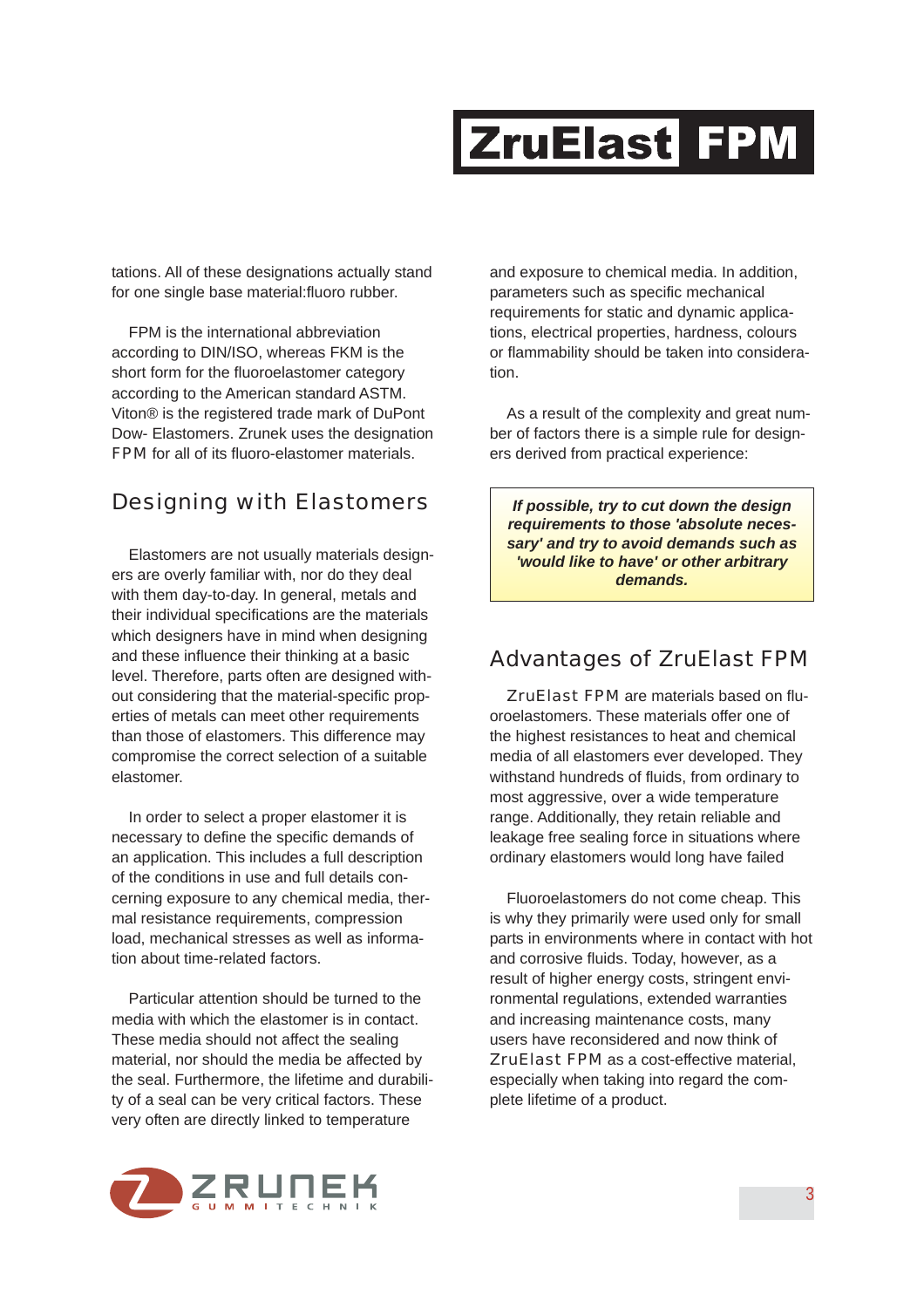## The Exceptional Strengths of ZruElast FPM

### *Temperature Resistance*

Fluoropolymers in general feature excellent heat resistance. ZruElast FPM retains its elastic properties even at a continuous operating temperature of 200° C. When talking about temperature resistance, it has to be considered for how long materials are exposed to heat or elevated temperatures. *Figure 2* shows the relation between operating temperature and hours of use. Besides the ability to withstand short blasts of more than 300° C, laboratory tests have confirmed that products made of ZruElast FPM still remained soft and elastic even after ageing in a heat cabinet over a period of three years at a temperature of 190° C. If you compare these values with the performance of other elastomers they seem even more significant. Nitrile rubber (NBR), for example, usefully serves only up to a continuous maximum temperature of 120° C.



#### *Fig. 2: Heat resistance of ZruElast FPM in air*

#### *Abb. 3: Swell resistance of ZruElast FPM Examples (Compound "7575" und "7009")*

| <b>Medium</b>                                      | <b>ZruElast FPM</b> |      |  |
|----------------------------------------------------|---------------------|------|--|
|                                                    | 7575                | 7009 |  |
| 40 °C/70h<br><b>ACIDS</b>                          |                     |      |  |
| Hydrochloric Acid (35 %)                           | A                   | A    |  |
| Sulfuric Acid (35%)                                | A                   | A    |  |
| Hydrofluric Acid (48%)                             | A                   | A    |  |
| Phosphoric Acid (60%)                              | A                   | A    |  |
| Glacial Acetic Acid                                | D                   | D    |  |
| 40 °C/70h<br><b>BASES</b>                          |                     |      |  |
| Sodium Hydroxide (50%)                             | A                   | A    |  |
| Ammonia (25 %)                                     | A                   | A    |  |
| 100 °C/70h<br><b>HYDRAULICS</b>                    |                     |      |  |
| Mineral Oil                                        | A                   | A    |  |
| Ethylene Glycol/Water                              | A                   | A    |  |
| Phosphoric Ester                                   | A                   | A    |  |
| 175 °C/70h<br><b>LUBRICANTS</b>                    |                     |      |  |
| ASTM oil #3                                        | A                   | A    |  |
| Stauffer Blend 7700                                | в                   | A    |  |
| Silicone Oil                                       | A                   | A    |  |
| 20 °C/70h<br><b>FUELS</b>                          |                     |      |  |
| <b>ASTM Fuel C</b>                                 | A                   | A    |  |
| Fuel C + Methanol (10 %)                           | c                   | B    |  |
| Unleaded premium                                   | A                   | A    |  |
| 20 °C/70h<br><b>AROMATICS</b>                      |                     |      |  |
| Toluene                                            | в                   | A    |  |
| Xylene                                             | в                   | A    |  |
| 20 °C/70h<br><b>ALCOHOLS</b>                       |                     |      |  |
| Methanol                                           | D                   | A    |  |
| Ethanol                                            | A                   | A    |  |
| Isopropyl Alcohol                                  | A                   | A    |  |
| 20 °C/70h<br><b>KETONES</b>                        |                     |      |  |
| Acetone                                            | D                   | D    |  |
| Methyl-Ethyl-Ketone (MEK)                          | D                   | D    |  |
| 20 °C/70h<br><b>ETHER</b>                          |                     |      |  |
| Ethyl Ether                                        | D                   | D    |  |
| Methyl-Tetrabutyl-Ether (MBTE)                     | D                   | D    |  |
| Volume Swell:                                      |                     |      |  |
| A: 0-10 %, B: 10-20 %, C: 20-30 %, D: 30 % or more |                     |      |  |

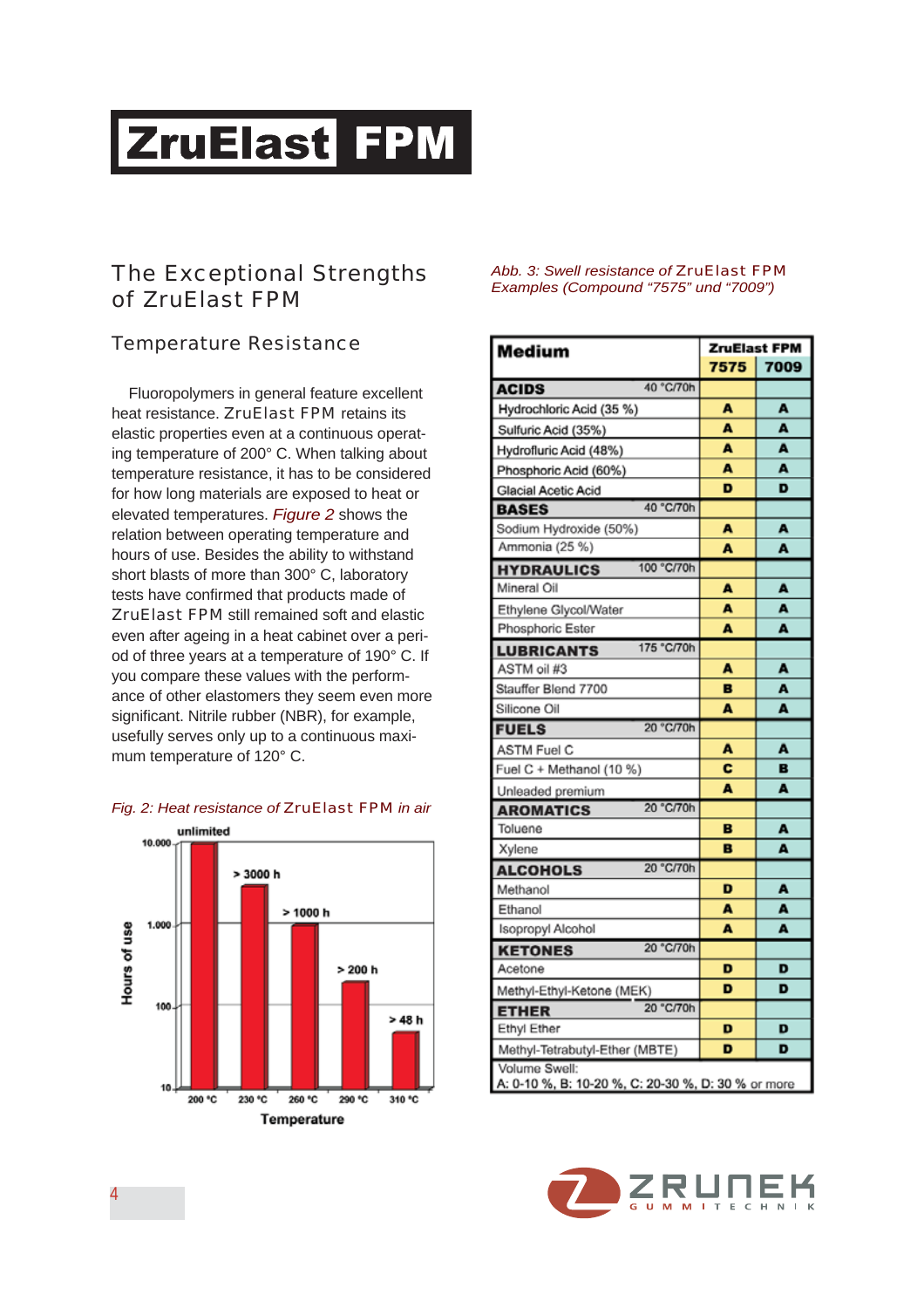Similar in temperature performance are the materials chloroprene (CR) and chlorosulfonated polyethylene. Aged at a temperature of 200° C, products made of these materials would become brittle only after a few hours.

#### *Swell Resistance*

The excellent swell behaviour of fluoroelastomers has already been tested in a number of important media, for example mineral oils, fuels, acids, bases, solvents, and numerous chemicals. *Figure 3* on the previous page gives you a short overview of the outstanding volume swell resistance of ZruElast FPM. . Zrunek has compiled a chemical resistance guide which will give you extensive information about the swell behaviour of ZruElast FPM FPM in a number of chemical media. You also will find additional technical data demonstrating the relation between temperature and volume swell in several examples.

In sealing technology, in particular in engine construction and hydraulics, oil resistance combined with exposure to heat plays a fundamental role. *Figure 4* shows the resistance to heat and volume swell of ZruElast FPM in comparison with other common elastomers. As you can easily see, only Kalrez®, an extremely expensive perfluoroelastomer, delivers better performance. All other commercially processed elastomers neither achieve the thermal stability of ZruElast FPM nor feature the same low volume swell characteristics.

This outstanding resistance to swell combined with exposure to heat makes ZruElast FPM the most universal sealing material of all commercial elastomers.

*Fig.4: Heat and oil resistance of ZruElast FPM in comparison with other elastomers*



Volume swell after 70 hours in oil #3 acc. to ASTM - (%)

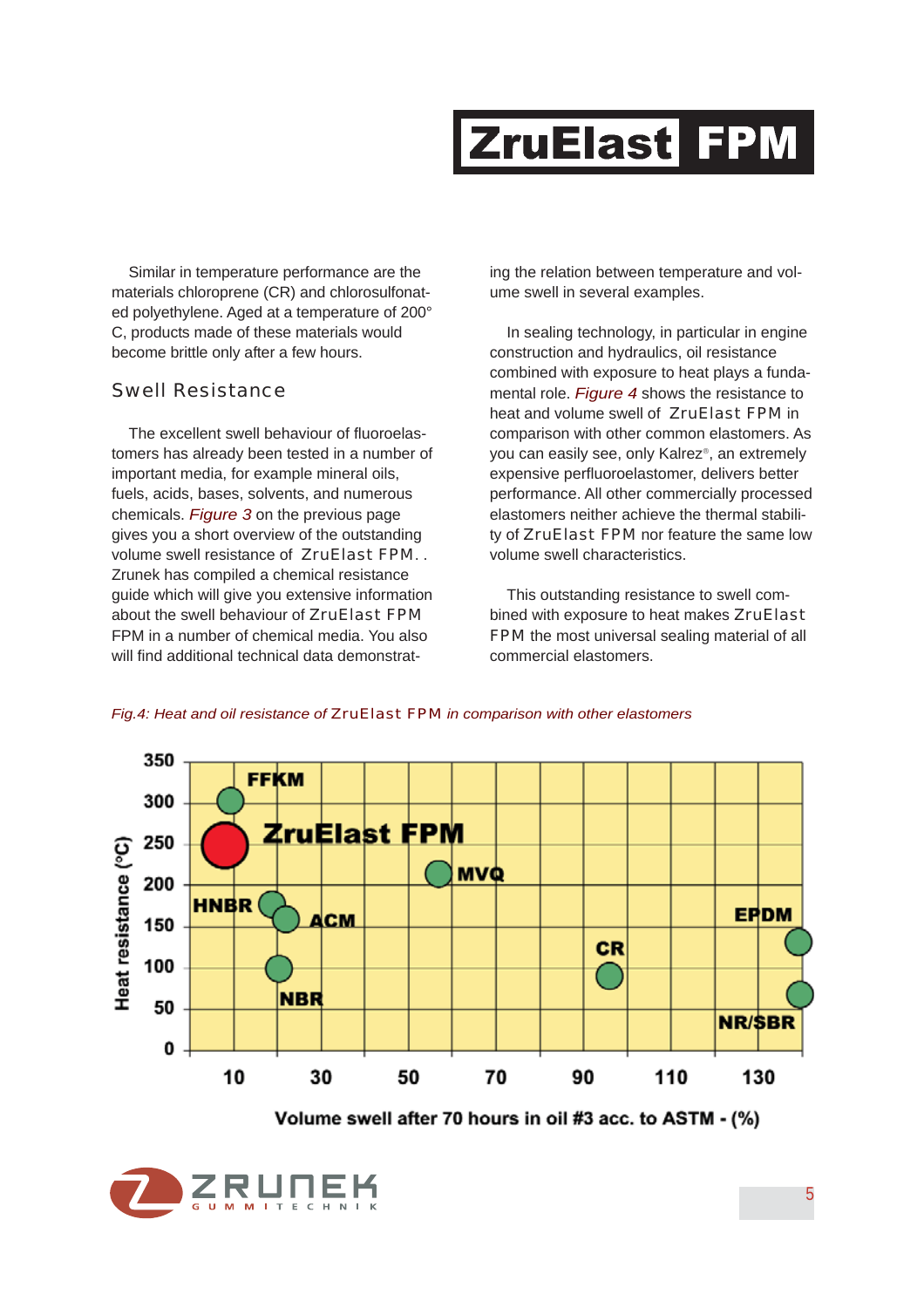#### *Long-Term Retention of Sealing Force*

Resistance to compression set is another very important physical property in sealing technology. The lower the compression set values, the better the sealing force and ability to recover from applied deformation. In combination with exposure to high temperatures, ZruElast FPM further shows its superior compression set properties. Without any problems values of 8% at 200° C can be achieved.

ZruElast FPM is also unbeatable when it comes to sealing force over a longer period. As illustrated in *figure 5*, all other common elastomers fail long before. After 100 hours of use in static application in air at 150° C Zru-Elast FPM retains 91% of its original sealing force, while silicone, acrylate and nitrile rubber with 69%, 56% and 38% show values well below. After 10,000 hours of service time at last only FPM provides sufficient sealing force (70%) These characteristics are of special

#### *Fig. 5: Long-term sealing force of ZruElast FPM in comparison with other elastomers*



importance when designing long-life, highquality machines, where absolute product reliability is demanded, when high guarantees are required or when the risks of causing environmental damage due to seal failure or leakage become incalculable

#### *Low Temperature Resistance*

Experience has shown that seals made of FPM in dynamic applications usefully serve at temperatures down to approx. -20° C. In static use they even can work at temperatures down to -40° C. Furthermore, experience has shown that the more thin-walled parts are, the lower the operating temperature at which they can work. The same effect occurs when the seal is continuously in contact with a medium that causes slight swell. This improves the low temperature flexibility and allows use at even lower temperatures.

#### *Flame Retardance*

ZruElast FPM is based upon fluorocarbon elastomers. The chemical bond of fluorine to carbon is extremely strong. Thus, under condi-

> tions of fire, its resistance to breaking and damage exceeds that of all other hydrocarbon elastomers.

### *Use in Vacuum*

ZruElast FPM contains no plasticizers and thus exhibits very low outgassing in use under extreme vacuum conditions. Loss of weight of only 2-3 % in vacuum applications is typical for this material. Therefore Zru-Elast FPM is the ideally

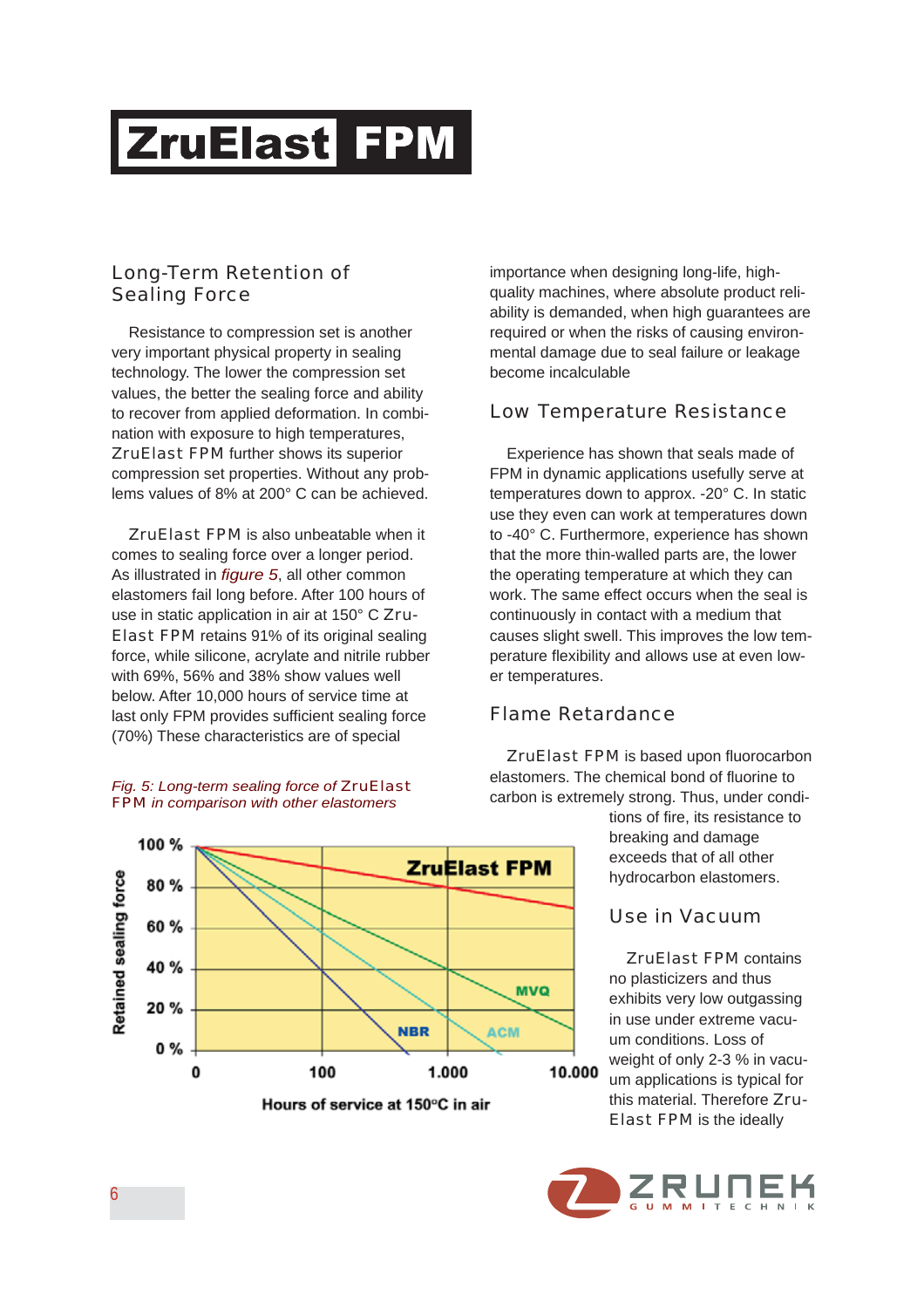suited material for seals requiring absolute pureness, lowest outgassing rates and minimal volume changes in extreme vacuums.

#### *Weathering and Ozone Resistance*

The combination of atmospheric oxygen with sunlight and ozone (weathering) is a very aggressive and corrosive effect. But in this respect ZruElast FPM also offers highest resistance. In fact, even after 20 years of daily exposure to direct sunlight no cracking or splitting was observed. Even direct exposure to

ozone has no effect on ZruElast FPM. For example, after 300 hours of continuous ageing at a temperature of 60° C in an environment containing 150 ppm ozone no cracks could be observed. In comparison, parts produced from natural rubber would end up with cracked and split surfaces and become useless after just 10 minutes in the same conditions.

The extremely good weathering and ozone resistance of ZruElast FPM also is shown by the fact that UV-radiation does not have any effect on colored parts made of FPM.

| <b>Compound</b><br># | <b>Moulded</b><br>Part | <b>Profile</b>   | Duro-<br>meter | <b>Colour</b> | <b>Price</b> | <b>Comments</b>                                                             |  |  |
|----------------------|------------------------|------------------|----------------|---------------|--------------|-----------------------------------------------------------------------------|--|--|
| 7560                 | x                      | $\mathbf x$      | 63             |               | ---          | Standard compounds for all-purpose                                          |  |  |
| 7565                 | $\mathbf x$            | $\mathbf x$      | 67             |               |              |                                                                             |  |  |
| 7575                 | $\boldsymbol{x}$       | $\boldsymbol{x}$ | 77             |               | ٠            | applications, such as cords, hoses,<br>tubes, molded parts and seals        |  |  |
| 7586                 | x                      | $\boldsymbol{x}$ | 87             |               |              |                                                                             |  |  |
| 7765                 | x                      | x                | 67             |               |              |                                                                             |  |  |
| 7775                 | x                      | $\mathbf x$      | 77             |               |              | Standard compounds for red<br>applications or other colored<br>applications |  |  |
| 7690                 | x                      | x                | 90             |               |              |                                                                             |  |  |
| 7245                 | $\boldsymbol{x}$       |                  | 45             |               | ----         | For lowest durometers, combined with<br>favourable compression set values   |  |  |
| 7003                 | x                      | x                | 77             |               | .            | Advanced resistance to chemicals and<br>methanol                            |  |  |
| 7010                 | $\boldsymbol{x}$       | $\boldsymbol{x}$ | 83             |               | ----         | Exceptional chemical resistance                                             |  |  |
| 7009                 | X                      |                  | 83             |               |              | Exceptional chemical and hot<br>water/steam resistance                      |  |  |

#### *Table 1: Comparison of ZruElast FPM compounds*

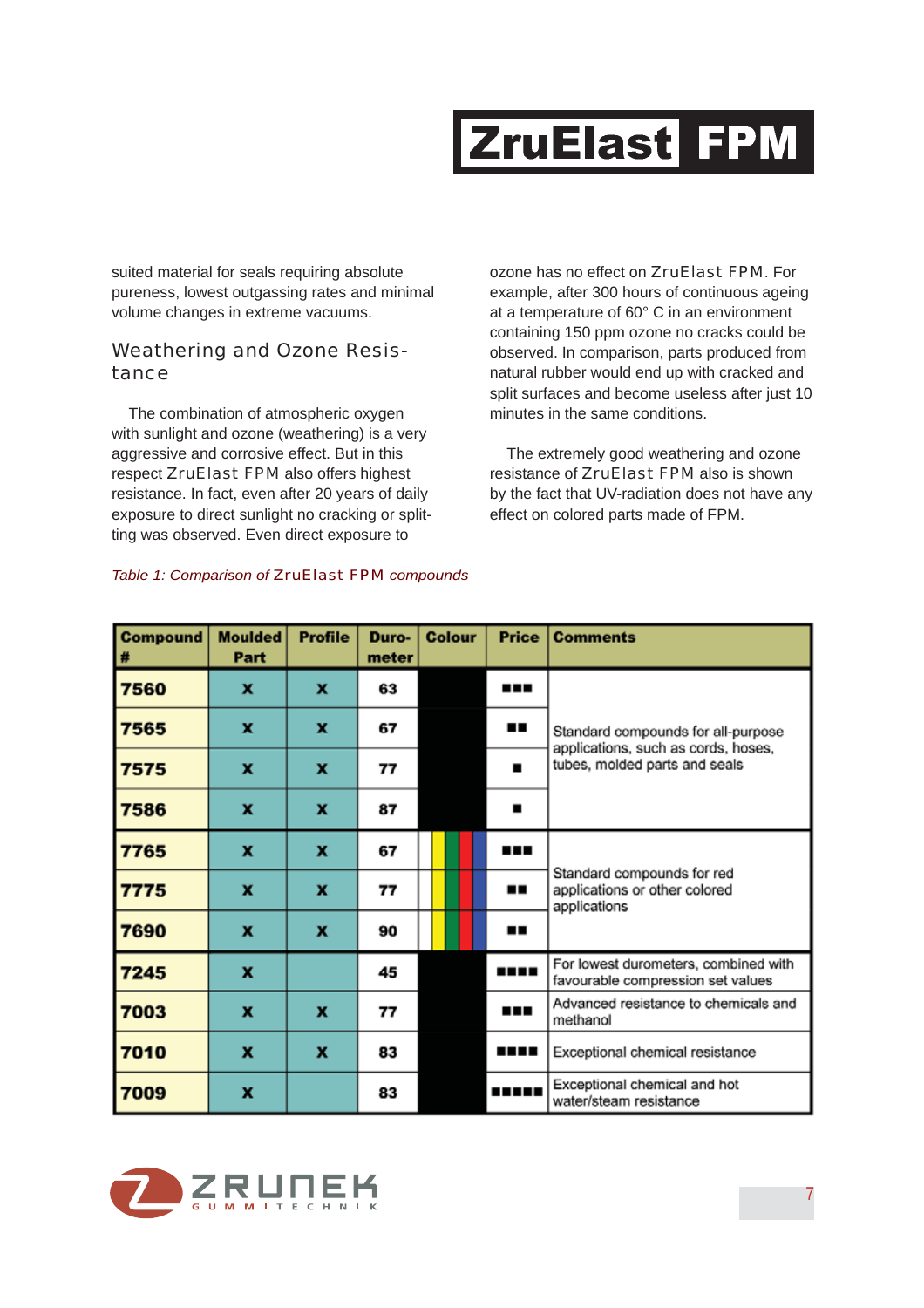#### *Gas Permeability*

Products made of ZruElast FPM have very low gas permeability.

### ZruElast FPM Compounds

Zrunek mixes all its compounds in-house. As demonstrated before, all formulations are first developed and then get tested in our own laboratory. Over the years, a standard program of different compound types has been developed, which in the meantime has proved itself many times over. Characteristics and properties of these compounds are shown in *table 1*. Zrunek's standard program differentiates 3 categories of compounds: The first category includes the standard compound types used for the manufacturing of black all-purpose parts, eg. cords, hoses, tubes or molded parts. These materials cover a durometer range from 60-90 Shore A. Compounds of the second category are used for colored parts. The third category shows compounds which have to meet specific requirements in demanding applications. The common durometer range for FPM parts is 60 to 90 Shore A.

mulations to better meet your needs. A typical example is the exposure to methanol. The varying swell behaviour of different types of ZruElast FPM compounds is shown in f*igure 6*. If, for example, your application requires higher resistance to swell in methanol or toluene, compound #7003 or #7010 would deliver better performance and be the compound of choice.

*Table 1* shows a small selection of the extensive range of formulations provided by Zrunek. All of the compounds shown here are field-proven and currently used in industry. However, if your application demands additional requirements, Zrunek can help you, either by using one of the variety of formulations already available or by developing a new formulation in-house in order to meet your needs. If you have specific requirements, please first have a look at our guidelines listed on page 3 - ''Designing with fluoroelastomers''.

If you need softer seals with a lower hardness but want to retain favourable compression set values, technical realization could become difficult. Especially to meet these requirements Zrunek developed compound #7245.

If the volume swell of our standard compounds caused by some specific media is too high for your applications, we also can provide special for-





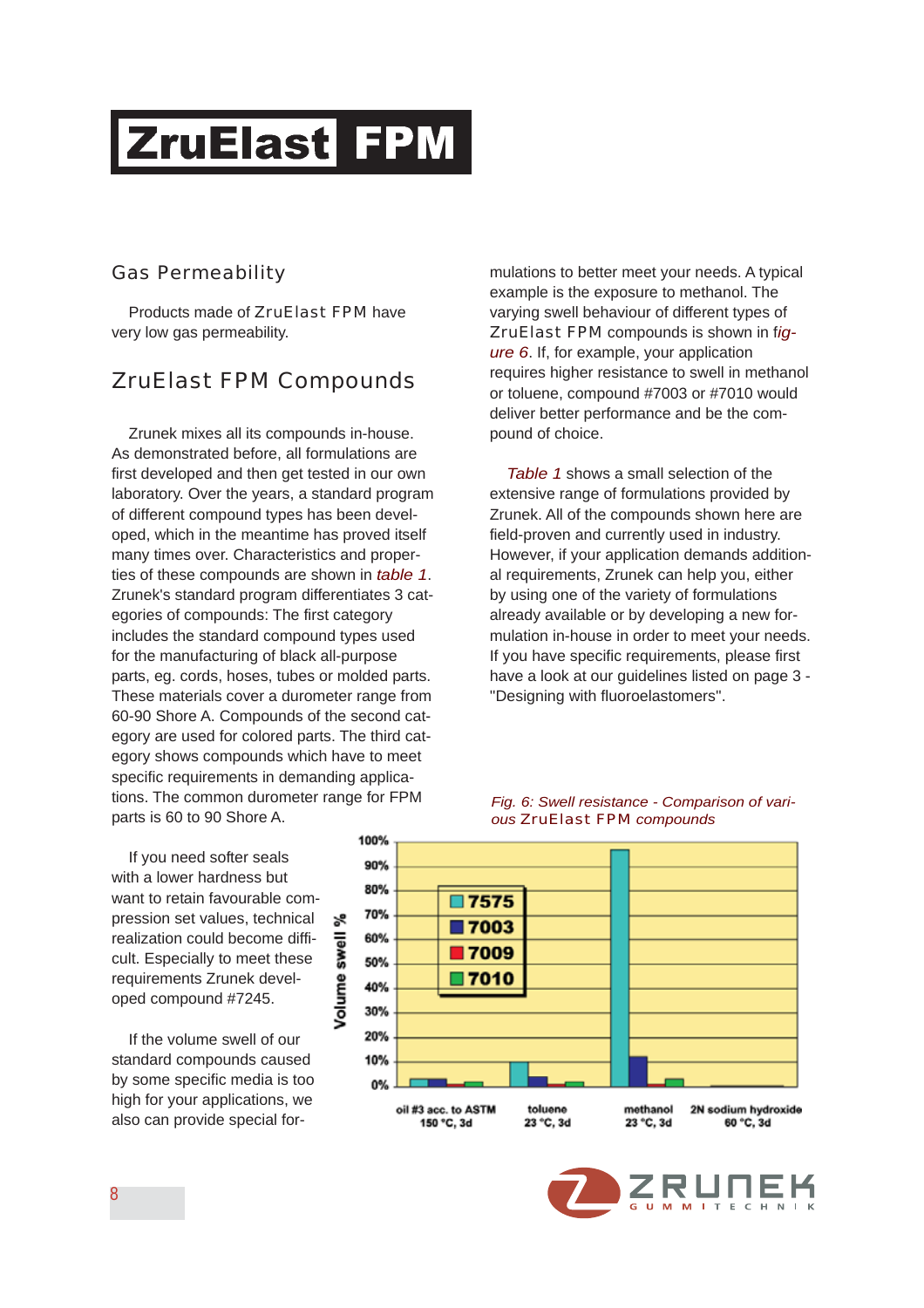### ZruElast FPM is More Expensive, but it's Worth it !

Due to the base elastomers used and their specific manufacturing process, fluoroelastomers rank among the costlier elastomers. However, this does not mean that the use of ZruElast FPM comes at a high price. Instead, considering the total costs over service time, ZruElast FPM very often is the more cost-effective solution compared with less expensive elastomers due to its extended lifetime - and this effect comes with additional safety.

The chart in *figure 7* shows how service costs can accumulate over a time period of three years using low cost sealing materials in comparison to ZruElast FPM.

As you easily can see, the price of an FPM seal is rather higher than that of a conventional seal (EUR 16,00 instead of EUR 2,00). However, even after three years of service the FPM seal remains sufficiently leakproof and its lifetime even exceeds that length of time. Within the same period conventional seals would have to be replaced at least twice. This not only causes additional costs for the seals themselves, but it also has of the disadvantage of considerable replacement and downtime costs. Therefore, the use of ZruElast FPM helps you save costs and reduces lifetime costs. After three years of use, finally, you can see a clear result: The conventional seals have caused costs of EUR 96, whereas the costs of ZruElast FPM seals add up to EUR 26,00.

**ZruElast FPM Total costs Low-cost material** replacement twice without replacement for 3 years of service  $120$ 120 120 Low-cost material 110 110 110 100 100 100 90 90 90 80 80 80 70 70 70 **BJR** 60 **B.R.** 60 **BIR** 60 50 50 50 40 ZruElast FPM 40 40 30  $30$ 30 20 20 20 10 10 10 ò.  $\mathbf{o}$ 1st year 2<sup>nd</sup> year 3<sup>rd</sup> year 1st year 2<sup>nd</sup> year 3<sup>rd</sup> year Service time Service time □ Downtime costs<br>■ Replacement costs<br>□ Seal costs

*Fig. 7: Total cost over a service time period of 3 years - Seals made of low cost materials in comparison with sealings made of ZruElast FPM*

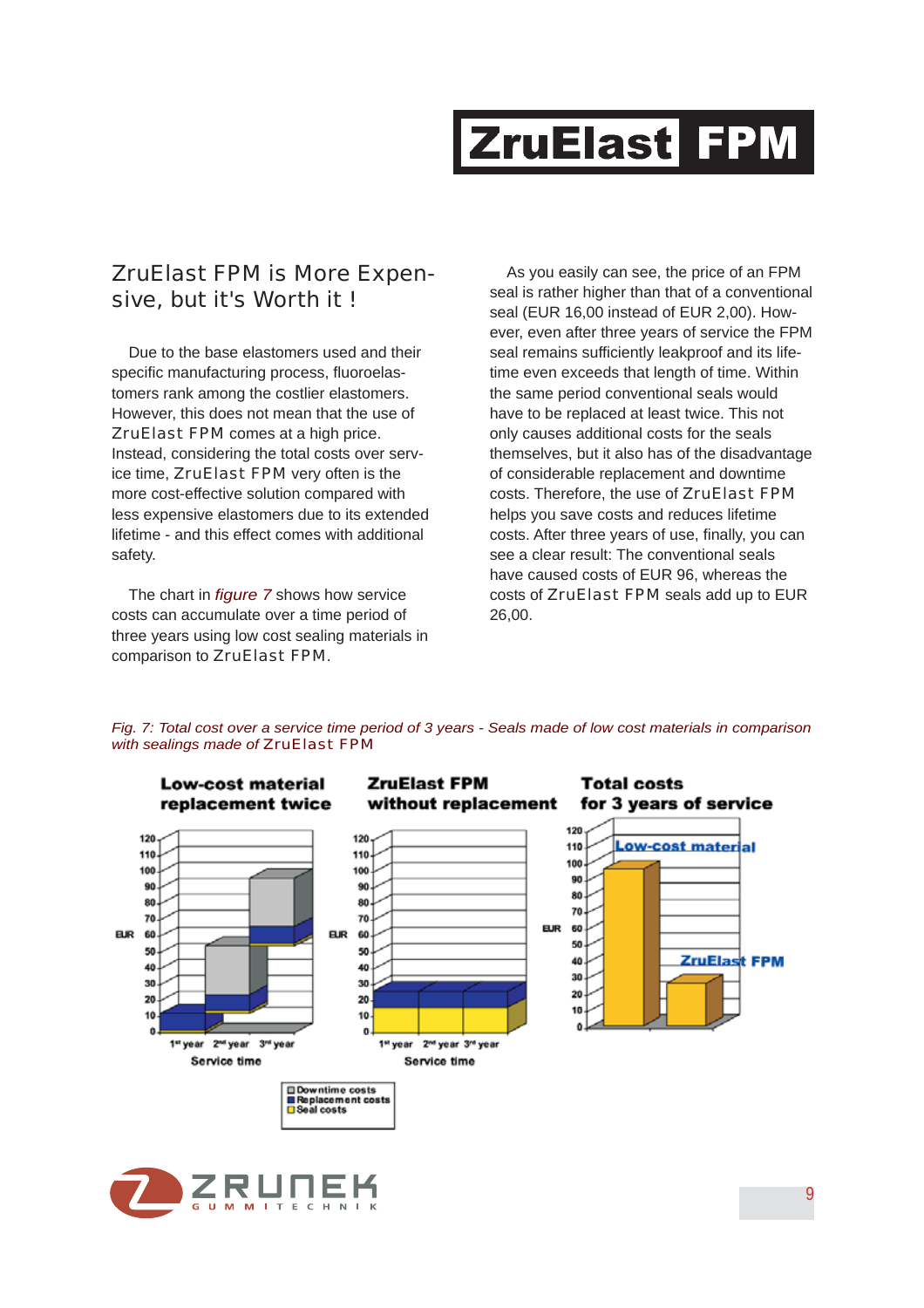The example and calculation in *table 2* shows why ZruElast FPM might be the more cost-effective alternative (*Figure 7*).

*Table 2: Service costs of an ordinary seal made of low-cost material in comparison with costs for the same seal made of ZruElast FPM for a time period of 3 years*

| <b>Sealing costs for 3 years</b> |                                                                    |                  |                                     |                  |
|----------------------------------|--------------------------------------------------------------------|------------------|-------------------------------------|------------------|
|                                  | <b>Ordinary seal</b>                                               |                  | Seal made of<br><b>ZruElast FPM</b> |                  |
| <b>Replacements</b>              | 2x                                                                 |                  | no replacement necessary            |                  |
| <b>Sealing costs</b>             | $3 \times 2.00 =$                                                  | <b>6,00 EUR</b>  | $1 \times 16,00 =$                  | <b>16,00 EUR</b> |
| <b>Installation costs</b>        | $1 \times 10,00 =$                                                 | <b>10,00 EUR</b> | $1 \times 10,00 =$                  | <b>10,00 EUR</b> |
| <b>Replacement costs</b>         | <b>20,00 EUR</b><br>$2 \times 10,00 =$<br>no replacement necessary |                  |                                     |                  |
| <b>Downtime costs</b>            | $2 \times 30,00 =$                                                 | 60,00 EUR        | no downtime                         |                  |
| <b>Total costs</b>               | <b>96,00 EUR</b>                                                   |                  |                                     | <b>26,00 EUR</b> |

### Beware of Low-Cost Fluoroelastomer Blends!

ZruElast FPM guarantees that you will get 100% virgin fluoroelastomers. Unfortunately, there are numerous low cost fluoroelastomer blends on the market, which at first glance seem to be a good deal because of their lower price. These prices can only be offered because the materials are blends of FPM and hydrocarbon elastomers, such as EPDM, nitrile or acrylate rubbers. This 'filling and stretching' can of course result in large risks for the end-user. Ordinary rubbers are often blended with other elastomers in order to specifically upgrade certain properties and gain better performance. FPM, however, can-

not be blended without significantly degrading just these properties, such as excellent resistance to heat, chemicals or compression set. As a result you would only end up with unneccessarily expensive blends of hydrocarbon rubbers.

It may be the case that some rubbers show good resistance to certain media, for example, acrylate rubber exhibits low swell in mineral oils. But compared to vulcanizates based on 100% FPM, blends of FPM can in no way achieve the same excellent performance, in particular when regarding resistance to swell at elevated temperatures, resistance to other common chemical media or long-term functionality and sealing performance.

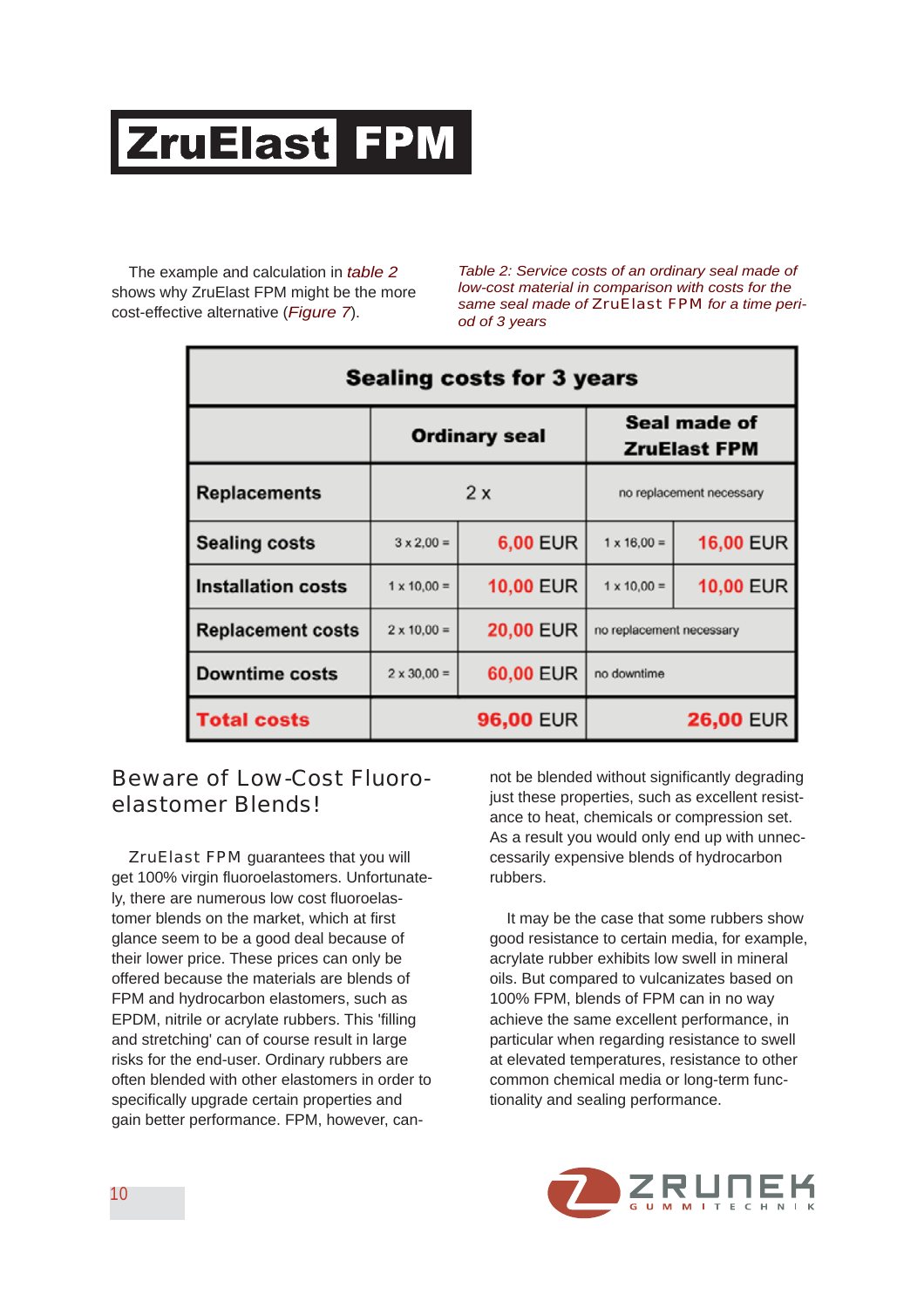This very clearly is illustrated in both charts below (*figures 8 and 9*). In each case the different blends perform much more poorly than ZruElast FPM. With regard to resistance to compression set the superior performance of ZruElast FPM becomes even more significant.

It may be true that blends of FPM are cheaper considering the price/kg. But compared to ZruElast FPM which is based on





*Fig. 9: Compression set of ZruElast FPM in comparison with blends of FPM*





100% fluoroelastomers they are definitely the more costly alternative with respect to total lifetime costs.

### What is Viton®?

Since 1957 fluoroelastomers have occupied an important position in industry. Many people would think of Viton® the registered trade mark of DuPont Dow Elastomers, which was the first company to develop a fluoroelastomer and introduce it to the market. Just like the brand name Perbunan® has become a well-established term for nitrile rubber, Viton® has turned out to be a well-known brand name for fluoroelastomers. However, there are also other companies which have been successfully manufacturing and supplying fluoroelastomers for several decades, such as Dyneon with Dyneon®, Solvay with Tecnoflon® and Daikin Industries with Dai-El®. All these companies have in common that they invest high amounts in research and development and offer a remarkable selection of high-performance fluoroelastomers.

The end-user has to be aware of the fact that the brand name Viton® (like other brand names, too) does not stand for a certain material specification, but rather is a name for all types of fluoro rubbers which are made by DuPont Dow Elastomers. The various types of fluoroelastomers differ in fluorine content, swell behaviour, resistance to compression set or processing. It is the task of the manufacturer to specify the correct type of rubber to meet the operating requirements of your application and to develop and formulate an appropriate type of fluoroelastomer compound.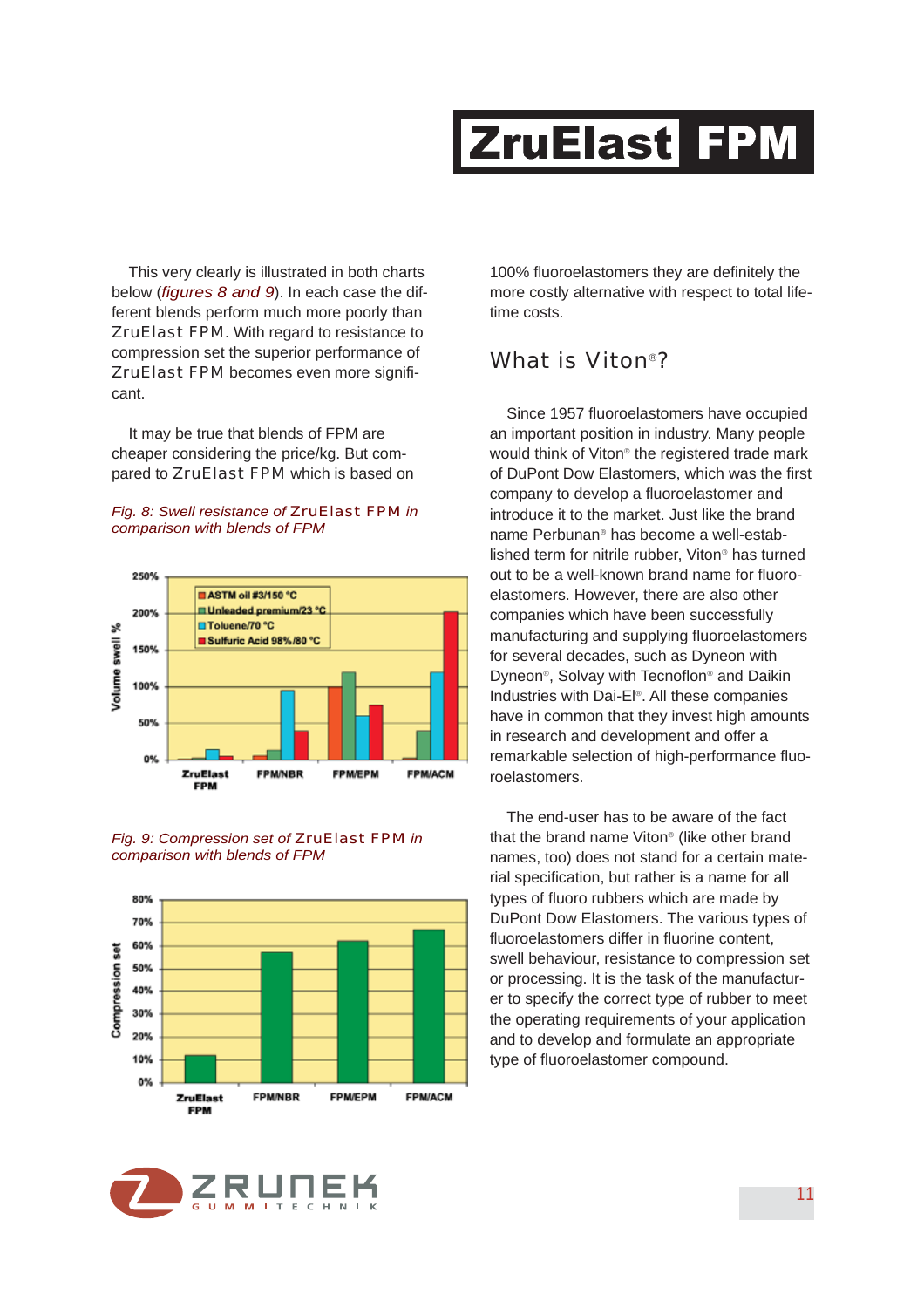### Are other Fluoroelastomers Inferior?

No, because all fluoroelastomers produced by the above mentioned manufacturers are specified in accordance with the globally accepted ASTM D 2000 standard and HK classification. In this standard, elastomers are classified according to their heat and oil resistance. 'H' designates that after thermal stress of 70 hours at 250° C changes of the mechanical parameters of the elastomer range within the following values:

#### **maximum tensile strength change:** ± **30% elongation at break decreases less than 50% maximum hardness change :**  $\pm 15$

'K' stands for best swell resistance in test oil #3 according to ASTM D 471 after 70 hours (volume swell less than 10%), achieved by FPM. *Table 3* demonstrates the special importance of classification according to 'HK'.

This outstanding performance can only be exceeded by that of perfluoroelastomers.

| Type | <b>Heat-test</b><br>temperature | <b>Class</b> | <b>Volume swell</b><br>max. |
|------|---------------------------------|--------------|-----------------------------|
| A    | 70 °C                           | A            |                             |
| в    | 100 °C                          | в            | 140 %                       |
| c    | 125 °C                          | c            | 120 %                       |
| D    | 150 °C                          | D            | 100 %                       |
| Е    | 175 °C                          | Е            | 80 %                        |
| F    | 200 °C                          | F            | 60 %                        |
| G    | 225 °C                          | G            | 40 %                        |
| н    | 250 °C                          | н            | 30 %                        |
| J    | 275 °C                          | J            | 20%                         |
|      |                                 | ĸ            | 10 %                        |

#### *Table 3: Classification according to ASTM D 2000 standard*

Looking at the properties and parameters demonstrated above you can easily recognize that fluoroelastomers are materials which are based on defined specifications and that of course these are followed by all manufacturers.

DuPont Dow Elastomers was actually the first company to introduce fluoroelastomers under the trade name Viton® However, fluoroelastomers manufactured by other companies, such as Dyneon, Solvay or Daikin Industries, perform just as well. In fact, the opposite may be true - competition has pushed these companies forward to develop and introduce some rather interesting and perhaps even higher quality products. Additionally, when regarding standard products, considerable price differences can be observed for the same product performance. When already buying a highpriced material why spend extra money for a brand name?

### Why is FPM Important for Zrunek?

Zrunek has fundamental experience and expertise in elastomer materials which goes back more than 50 years. The company was founded in 1947 by Dipl.Ing. Eduard Zrunek, the former managing director of the 'Matador' Semperit Company. Today the company is run by the third generation, Dr. Ulrich Zrunek. Naturally, over the years, we have been continuously engaged in new developments in the field of elastomer technology. And this is particularly true with a view towards ever higher performing materials, such as fluoroelastomers. Especially the manufacture of fluoroelastomers suits the production capabilities of Zrunek. Our production line is ideally suited for small and medium runs, as well as customized

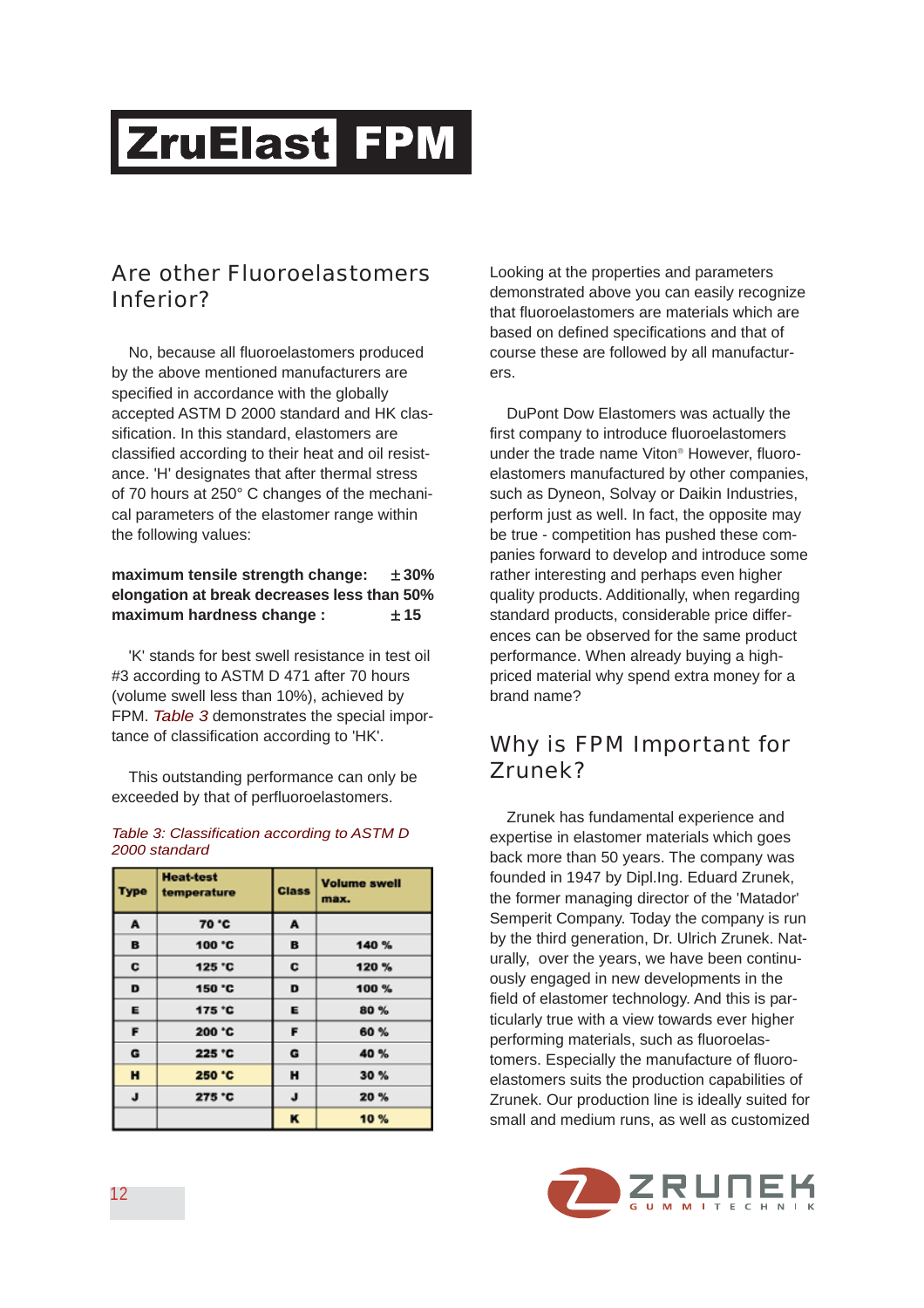solutions to your specific needs. Our capabilities extend from custom compound development in our own laboratory and in-house mixing-plant facilities, which guarantee flexibility and consistent product quality, to advanced machinery including presses, injection moulding machines and extruders to ensure a broad spectrum of manufacturing options.

A major part of our budget for research and development is spent on tasks concerning the extrusion and processing of FPM. As a result of these activities, Zrunek has become the leading expert in the field of fluoroelastomer extrusion, as well as the largest processing manufacturer of fluoro rubber in Austria.



# Certified According to ISO 9001

Nowadays it goes without saying that a company which manufactures such basic and high-quality components throughout industry has established a quality control system that is in compliance with the ISO 9001 standard.

In addition to the technical competence based on the company's long standing expertise and experience, we can also provide our customers with high levels of security and reliability through our advanced quality control system.

### Satisfaction makes customers



All general information, specifications and proposals contained in this brochure are intended to give our customers and other interested parties some basic information about the product ZruElast FPM and<br>its applications. A